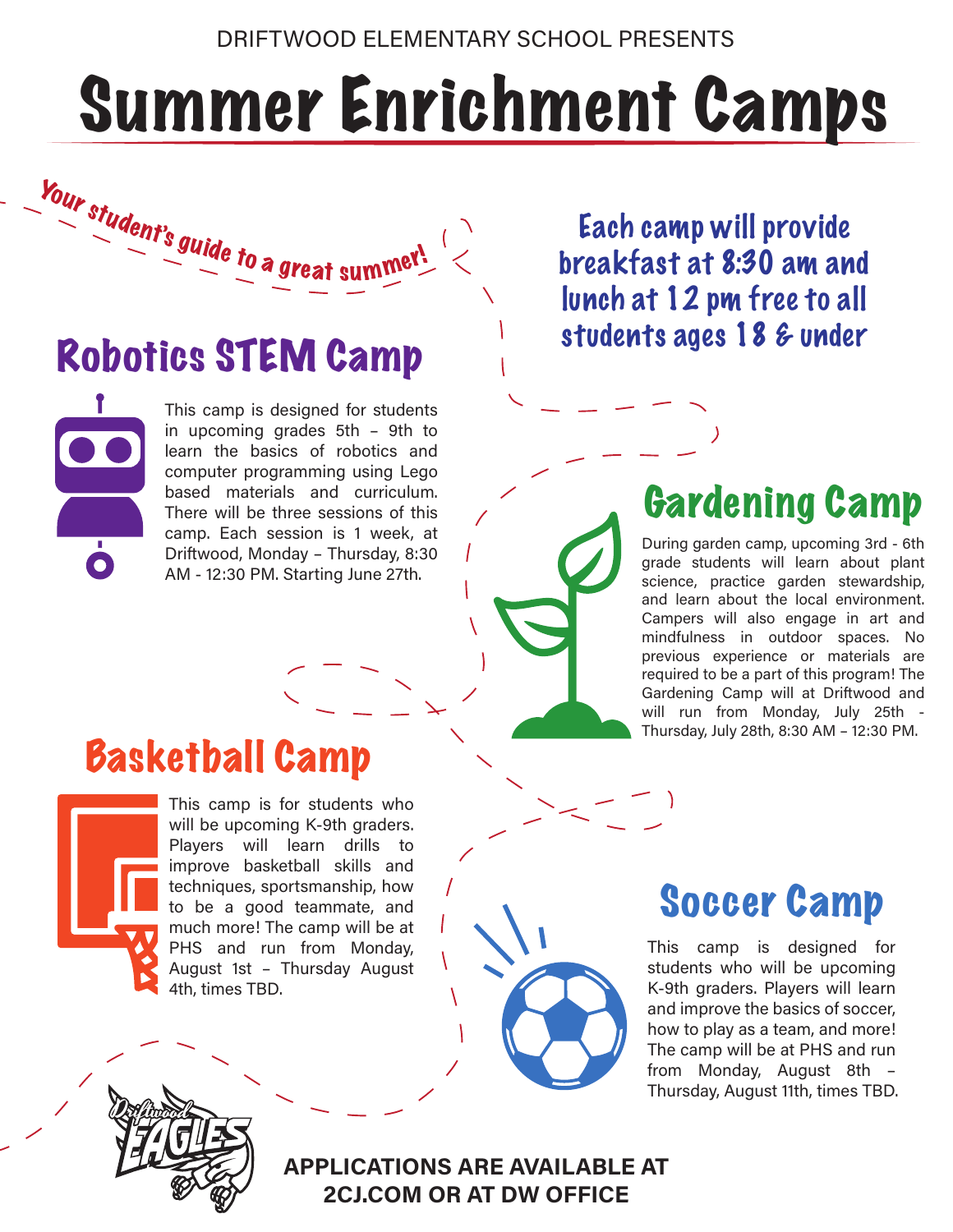### **Port Orford Langlois School District Summer Enrichment Camp Application** *Application due to the DW Office by June 10th*

| <b>Emergency Contacts if Parent/Guardian are Not Available:</b>                                                                                                                                                                                                                                                                                                                                                                                                            |
|----------------------------------------------------------------------------------------------------------------------------------------------------------------------------------------------------------------------------------------------------------------------------------------------------------------------------------------------------------------------------------------------------------------------------------------------------------------------------|
|                                                                                                                                                                                                                                                                                                                                                                                                                                                                            |
| 2. Release to? Y / N                                                                                                                                                                                                                                                                                                                                                                                                                                                       |
| Will your student need transportation to or from the Summer Enrichment Camps?<br>$\blacksquare$ No<br><b>Yes</b>                                                                                                                                                                                                                                                                                                                                                           |
|                                                                                                                                                                                                                                                                                                                                                                                                                                                                            |
|                                                                                                                                                                                                                                                                                                                                                                                                                                                                            |
| $\Box$ Adult Size: $\Box$ XS $\Box$ S $\Box$ M<br>$\Box$<br>Student's Shirt Size: Youth<br><b>XL</b>                                                                                                                                                                                                                                                                                                                                                                       |
| Please read the description and requirements for each program and<br>check all programs your student is applying for:                                                                                                                                                                                                                                                                                                                                                      |
| (Each camp will provide breakfast and lunch free to all students ages 18 or under)                                                                                                                                                                                                                                                                                                                                                                                         |
| Robotics STEM Camp - This camp is designed for students in upcoming grades 5th - 9th to learn the basics of<br>robotics and computer programming using Lego based materials and curriculum. There will<br>be three sessions of this camp. Each session is 1 week, at Driftwood, Monday - Thursday,<br>8:30 AM - 12:30 PM.                                                                                                                                                  |
| Robotics Session 1: June 27th-June 30th                                                                                                                                                                                                                                                                                                                                                                                                                                    |
| Robotics Session 2: July 11th-July 14th                                                                                                                                                                                                                                                                                                                                                                                                                                    |
| Robotics Session 3: July 18th-July 21st                                                                                                                                                                                                                                                                                                                                                                                                                                    |
| Gardening Camp - During garden camp, upcoming 3rd - 6th grade students will learn about plant science, practice<br>garden stewardship, and learn about the local environment. Campers will also engage in art and<br>mindfulness in outdoor spaces. No previous experience or materials are required to be a part of<br>this program! The Gardening Camp will at Driftwood and will run from Monday, July 25 <sup>th</sup> -<br>Thursday, July 28th, 8:30 AM $-$ 12:30 PM. |
|                                                                                                                                                                                                                                                                                                                                                                                                                                                                            |

**Gardening Camp:** July 25th-28th *i o m m*

*Application continues on back side* → *n f*